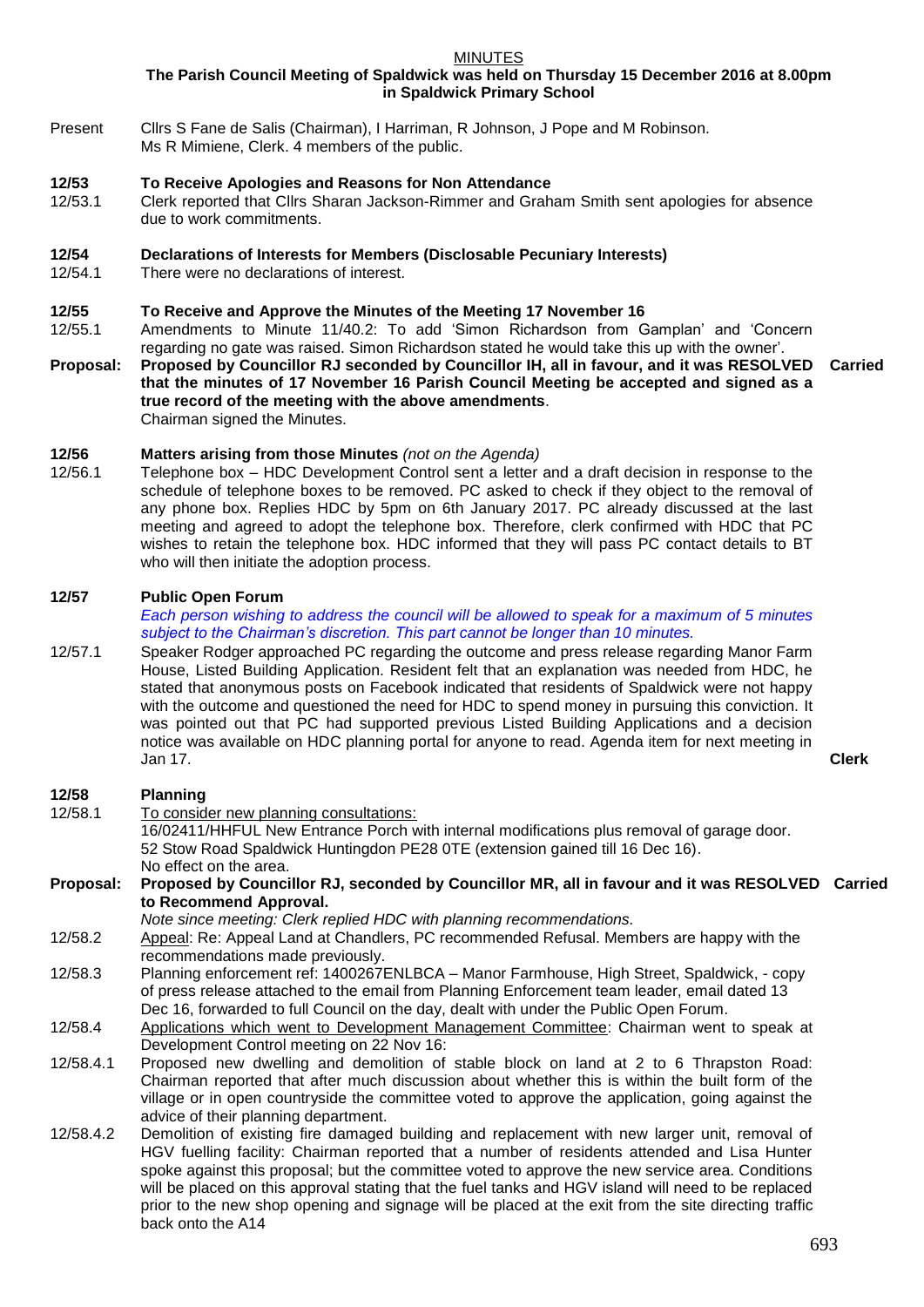12/58.5 *Determined by planning authority:*  16/01634/FUL: Land At 2 To 6 Thrapston Road Spaldwick, New dwelling and demolition of existing fire damaged building, etc – HDC Approved. 12/59 **12/59 HDC consultation: Interim Review of Polling Districts, Polling Places and Polling Stations. The consultation will end on 6th January 2017.**  12/59.1 The Summary of Proposed Changes, which includes the following specific mention of Spaldwick: 'The polling station at the Community Room in Spaldwick Primary School is no longer available for use and it is necessary to identify an alternative venue for a polling station within the polling district of Spaldwick'. 12/59.2 School informed HDC that Community Room is no longer available as a Polling station without PC knowledge. Members discussed the issue. School was always a polling station. Doors to school during polling will be locked and people could be escorted to use the toilets facilities if needed. Members agreed to write to HDC and recommend that Community Room is still available for polling. Security can be arranged. People who come to vote will not need access to the school. **Proposal: Proposed by Councillor MR, seconded by Councillor IH, all in favour, and it was RESOLVED to do so. Carried** *Note since meeting: Clerk replied HDC, Lisa Jablonska AEA (Cert), Elections and Democratic Services Manager, with the PC suggestions as requested. Clerk* **12/60 Finance** To receive and approve Cashbook balance and Bank Balance as at 30 Nov 16. Community a/c Bank Balance £11,953.07, cashbook balance £11,953.07 12/60.2 To Approve Budget and precept for 2017/18, *1 Member of the public leaves the meeting. 1 more member of the public leaves the meeting.* Members discussed the budget. Suggestion was to increase Precept to £10,405.00. There was no precept increase for a few years now. **Proposal: Proposed by Councillor MR, seconded by Councillor JP, Cllr SfdS voted against, and it Carried was RESOLVED that Precept for 2017.18 is £10,405.00.** *Note since meeting: Clerk submitted Precept request to HDC on 16 Dec 16. The confirmation of the safe receipt received from Local taxation Manager.* 12/60.3 Clerk submitted to Barclays the mandate form re: change of address, no confirmation received yet from the bank. Chair will finalise his mandate as an additional signatory. **SfdS** 12/60.4 Maintenance of the lap top – laptop was running slow. With Chairman's approval, Clerk took lap top to computer man in Brampton, who investigated lap top's slow running, removed expired McAfee antivirus, installed Avast free anti-virus, and ran disk scan and virus scan. Invoice received for £45.00. 12/60.5 To consider PC documents Back up: option of purchasing the external hard drive: Cllr JP will supply external hard drive and is happy to look after the lap-top. Cllr JP is happy to scan PC documents (most of the PC paperwork is still with the retired Clerk D Stowell, - the filling cabinet needs sorting) so PC will have the option of hard copy and electronic copy of the documents. Clerk reported that Parish Council's lap-top was collected by HP on 14 Dec 16 to be repaired as it JP, Clerk has a hard disk error. HP engineers will replace a hard drive (free of charge as lap top is under warranty), which may take up to 3 weeks or more due to Christmas break. Clerk works from another lap-top at the moment. 12/60.6 To consider possibility to contribute towards Clerk's Working from home Insurance cover – Additional cost of £155.00 to usual home insurance. Quote provided to members by email prior to the meeting. PC Assets are covered under PC insurance. Members discussed the cost of clerk having extra policy and decided not to contribute because Clerk is covered under PC insurance anyway. **Proposal: Proposed by Councillor IH, seconded by Councillor JP, Cllr MR voted against it, and it was Carried RESOLVED not to contribute to Clerk's working from home insurance.** 12/60.7 Expenditure for approval; 15 Dec 16 (changes in deductions by £0.20 – agreed by PC) 12/60.7.1 Payroll has now been carried and Clerk's wages after tax deductions are £170.91 instead of £170.71 as on the Agenda, therefore Tax deductions payable to HMRC also change to £29.40 instead of £29.60 as reported on the Dec PC Agenda with a notice 'To be confirmed'. Date Cheque No. Payee and Description **Amount** 15 Dec 16 682 Ms R Mimiene, Clerk wages Dec 16 £170.91 & expenses £24.25 Dec 16 £195.16 15 Dec 16 683 HMRC tax deducted from Clerk's wages Dec 16 £29.40 (payable to Post Office Ltd) £29.40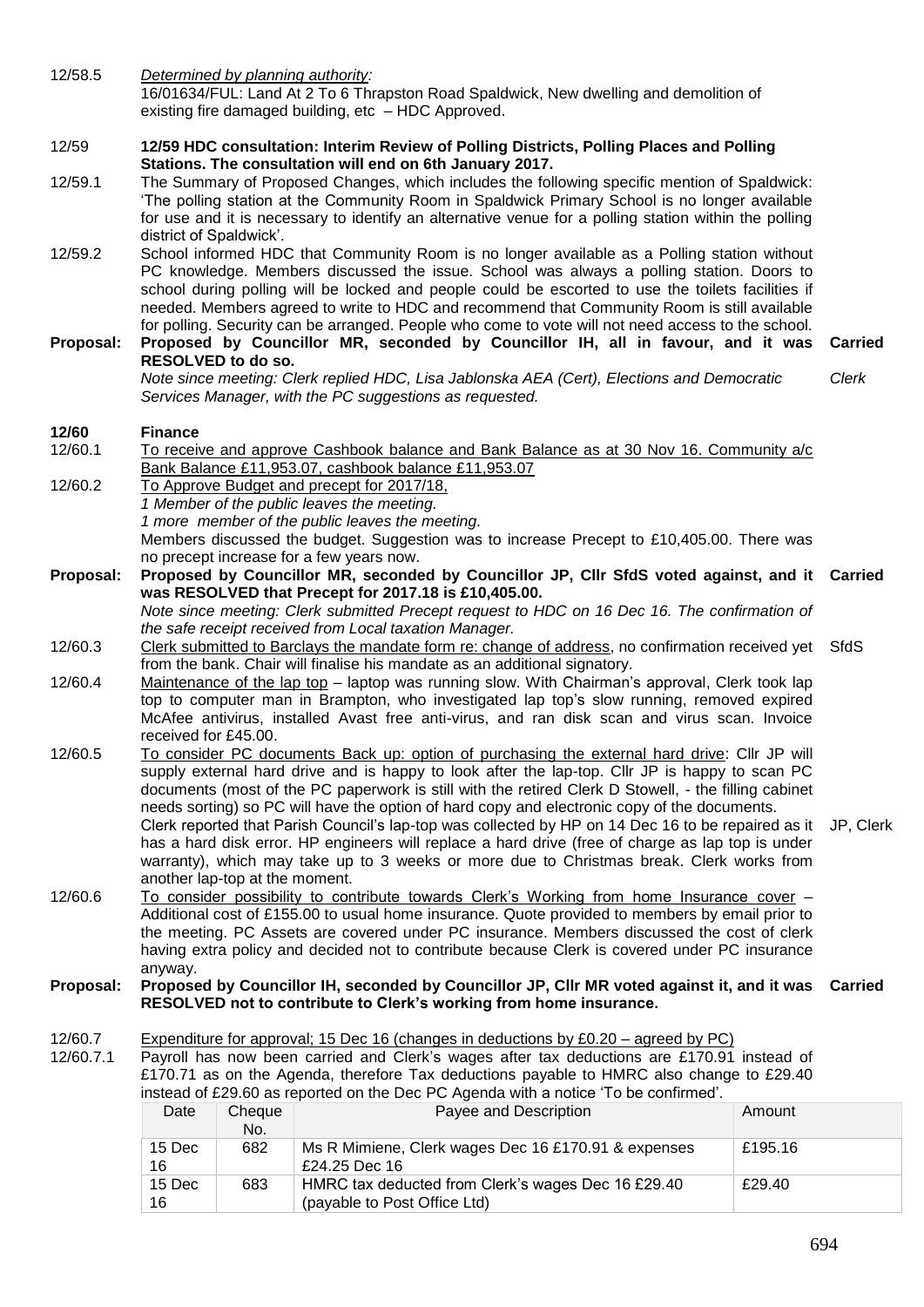|                    | Cllr JP agreed to speak to Greg Rice re: The website and offer to move web hosting over to his                                                                         |                                                                                                                               |                                                                                                                                                                                       |         |                |  |  |
|--------------------|------------------------------------------------------------------------------------------------------------------------------------------------------------------------|-------------------------------------------------------------------------------------------------------------------------------|---------------------------------------------------------------------------------------------------------------------------------------------------------------------------------------|---------|----------------|--|--|
|                    | hosting solution and control. Therefore, members agreed not to pay the Invoice re: annual web<br><b>Carried</b>                                                        |                                                                                                                               |                                                                                                                                                                                       |         |                |  |  |
| Proposal:          | hosting and maintenance of the website for £50 yet.<br>Proposed by Councillor MR, seconded by Councillor IH, all in favour and it was RESOLVED not                     |                                                                                                                               |                                                                                                                                                                                       |         |                |  |  |
|                    |                                                                                                                                                                        |                                                                                                                               | to pay the Invoice until CIIr JP approaches Greg Rice.                                                                                                                                |         |                |  |  |
|                    | 15 Dec                                                                                                                                                                 | 684                                                                                                                           | Greg Rice: Invoice - annual web hosting and maintenance of                                                                                                                            | £50.00  |                |  |  |
|                    | 16                                                                                                                                                                     |                                                                                                                               | web-site and email 1 Jan 17 to 31 Dec 17                                                                                                                                              |         |                |  |  |
|                    | 15 Dec                                                                                                                                                                 | 685                                                                                                                           | John Morgan, IT man - investigate lap top slow running,                                                                                                                               | £45.00  |                |  |  |
|                    | 16                                                                                                                                                                     |                                                                                                                               | remove expired McAFee antivirus, install Avast free antivirus,<br>run disk and virus scan                                                                                             |         |                |  |  |
|                    |                                                                                                                                                                        | It was agreed to make an additional payment to school for a room rent as it is budgeted for, due                              |                                                                                                                                                                                       |         |                |  |  |
|                    | to Invoice being received after the Agenda was issued.                                                                                                                 |                                                                                                                               |                                                                                                                                                                                       |         |                |  |  |
|                    | 15 Dec<br>16                                                                                                                                                           | 686                                                                                                                           | Spaldwick primary School, Room rent for PC meetings<br>Autumn term                                                                                                                    | £55.50  |                |  |  |
| Proposal:          |                                                                                                                                                                        |                                                                                                                               | Proposed by Councillor MR, seconded by Councillor JP, all in favour and it was RESOLVED Carried                                                                                       |         |                |  |  |
|                    | that all items listed in 12/60.7.1 are to be paid.                                                                                                                     |                                                                                                                               |                                                                                                                                                                                       |         |                |  |  |
|                    | <b>Assets - Provision/Maintenance</b>                                                                                                                                  |                                                                                                                               |                                                                                                                                                                                       |         |                |  |  |
| 12/61              |                                                                                                                                                                        |                                                                                                                               |                                                                                                                                                                                       |         |                |  |  |
| 12/61.1<br>12/61.2 |                                                                                                                                                                        |                                                                                                                               | War memorial, update – Cllr RJ reported that photos attached to the application, submitted.<br>Damage reported to raised flower bed on Village Green - Cllr RJ will repair.           |         | <b>RJ</b>      |  |  |
| 12/61.3            |                                                                                                                                                                        |                                                                                                                               | Hedges at Children' play area are cut by Fergusson. One particular bit left not trimmed, which is at                                                                                  |         | Clerk          |  |  |
|                    |                                                                                                                                                                        |                                                                                                                               |                                                                                                                                                                                       |         |                |  |  |
|                    | the rear right hand side behind the large swing. Clerk to report.<br>Note since meeting: Clerk emailed Ferguson on 19 Dec 16.                                          |                                                                                                                               |                                                                                                                                                                                       |         |                |  |  |
|                    |                                                                                                                                                                        |                                                                                                                               |                                                                                                                                                                                       |         |                |  |  |
| 12/62              |                                                                                                                                                                        |                                                                                                                               | Highways, footpaths, byways, gritting bin, trees, etc                                                                                                                                 |         |                |  |  |
| 12/62.1            |                                                                                                                                                                        |                                                                                                                               | The tree over the footpath outside Beech House in High Street not yet done. Chair will approach                                                                                       |         | SfdS           |  |  |
|                    | the residents.                                                                                                                                                         |                                                                                                                               |                                                                                                                                                                                       |         |                |  |  |
| 12/62.2            | Ellington Brook, beside Thrapston Rd Bridge in Spaldwick – fallen tree between A14 and the road Clerk                                                                  |                                                                                                                               |                                                                                                                                                                                       |         |                |  |  |
|                    |                                                                                                                                                                        | - across the brook. Clerk to report.<br>Note since meeting: fallen tree reported to CCC highways.                             |                                                                                                                                                                                       |         |                |  |  |
| 12/62.3            |                                                                                                                                                                        |                                                                                                                               |                                                                                                                                                                                       |         |                |  |  |
| 12/62.4            |                                                                                                                                                                        |                                                                                                                               | The kerb stone at the junction at A14 off-slip and road to Barham has been reinstated.<br>Outcome re: Overgrown shrubs and railings, Thrapston Road Bridge, (CCC been informed before |         |                |  |  |
|                    | Oct PC). No outcome yet.                                                                                                                                               |                                                                                                                               |                                                                                                                                                                                       |         |                |  |  |
|                    |                                                                                                                                                                        |                                                                                                                               |                                                                                                                                                                                       |         |                |  |  |
| 12/63              | To consider PCC request re: contribution towards Grass Cutting in Churchyard                                                                                           |                                                                                                                               |                                                                                                                                                                                       |         |                |  |  |
| 12/63.1            | Letter and a copy of PCC accounts received from John Blatch, Treasurer of St James Church.                                                                             |                                                                                                                               |                                                                                                                                                                                       |         |                |  |  |
| 12/63.2            | Also attached Invoice for grass cutting Mar to Oct 16 for £755.00.                                                                                                     |                                                                                                                               |                                                                                                                                                                                       |         |                |  |  |
| 12/63.3            | Clerk to ask Ferguson to quote for Churchyard grass cutting (usually around 12 cuts a season). Clerk                                                                   |                                                                                                                               |                                                                                                                                                                                       |         |                |  |  |
| Proposal:          | Reply to provide to John Blatch. Chairman is happy to meet Ferguson on site.<br>Proposed by Councillor MR, seconded by Councillor JP, All in favour and it was Carried |                                                                                                                               |                                                                                                                                                                                       |         |                |  |  |
|                    |                                                                                                                                                                        |                                                                                                                               |                                                                                                                                                                                       |         |                |  |  |
|                    |                                                                                                                                                                        | RESOLVED to ask Fergusson for a quote.<br>Note since meeting: Clerk contacted Ferguson on 19 Dec 16 and is awaiting response. |                                                                                                                                                                                       |         |                |  |  |
| 12/63.4            | Members discuss the Invoice received re: grass cutting and agreed to pay, it is in the budget.                                                                         |                                                                                                                               |                                                                                                                                                                                       |         |                |  |  |
| Proposal:          | Proposed by Councillor RJ, seconded by Councillor SfdS, all in favour and it was Carried                                                                               |                                                                                                                               |                                                                                                                                                                                       |         |                |  |  |
|                    |                                                                                                                                                                        | RESOLVED to do so.                                                                                                            |                                                                                                                                                                                       |         |                |  |  |
|                    | Date                                                                                                                                                                   | Cheque                                                                                                                        | Payee and Description                                                                                                                                                                 | Amount  |                |  |  |
|                    |                                                                                                                                                                        | No.                                                                                                                           |                                                                                                                                                                                       |         |                |  |  |
|                    | 15 Dec<br>16                                                                                                                                                           | 687                                                                                                                           | A. G. Gardens, Grass cutting Churchyard Mar to Oct 16                                                                                                                                 | £755.00 |                |  |  |
|                    |                                                                                                                                                                        |                                                                                                                               |                                                                                                                                                                                       |         |                |  |  |
| 12/64              |                                                                                                                                                                        |                                                                                                                               | Outcome re: the availability of School premises for Community Use: Community Room                                                                                                     |         |                |  |  |
| 12/64.             |                                                                                                                                                                        |                                                                                                                               | Letter received from School on 9 Dec 16. Attached to the letter is a quotation for works suggested                                                                                    |         |                |  |  |
|                    | by school for PC to do, total cost is £17,719.23.                                                                                                                      |                                                                                                                               |                                                                                                                                                                                       |         |                |  |  |
|                    | Penny Price will take that up with school as chair emailed her the copy. CCC Cllr SB copied in it PC                                                                   |                                                                                                                               |                                                                                                                                                                                       |         |                |  |  |
|                    | too. PC will pursue to try to arrange a meeting with school and CCC Cllr S Bywater.                                                                                    |                                                                                                                               |                                                                                                                                                                                       |         |                |  |  |
| 12/65              |                                                                                                                                                                        |                                                                                                                               |                                                                                                                                                                                       |         |                |  |  |
| 12/65.1            | Town & Poors Charity: Annual Return 2016                                                                                                                               |                                                                                                                               |                                                                                                                                                                                       |         |                |  |  |
|                    | Email and a letter sent to Mr Martin Eayrs. Confirmation received over the phone. The rent of £500<br>per year accepted for one year. Then negotiate again.            |                                                                                                                               |                                                                                                                                                                                       |         |                |  |  |
| 12/65.2            | Annual Return completed, report circulated to full PC.                                                                                                                 |                                                                                                                               |                                                                                                                                                                                       |         |                |  |  |
| 12/65.3            | Annual donations/grants supplied to local residents: £30 to give to 6 people in the village. Cllr RJ                                                                   |                                                                                                                               |                                                                                                                                                                                       |         |                |  |  |
|                    | made a list, which was approved by PC.                                                                                                                                 |                                                                                                                               |                                                                                                                                                                                       |         |                |  |  |
| Proposal:          |                                                                                                                                                                        |                                                                                                                               | Proposed by Councillor RJ, seconded by Councillor IH, all in favour and it was RESOLVED                                                                                               |         | <b>Carried</b> |  |  |
|                    | to do so.                                                                                                                                                              |                                                                                                                               |                                                                                                                                                                                       |         |                |  |  |
|                    |                                                                                                                                                                        |                                                                                                                               |                                                                                                                                                                                       |         |                |  |  |